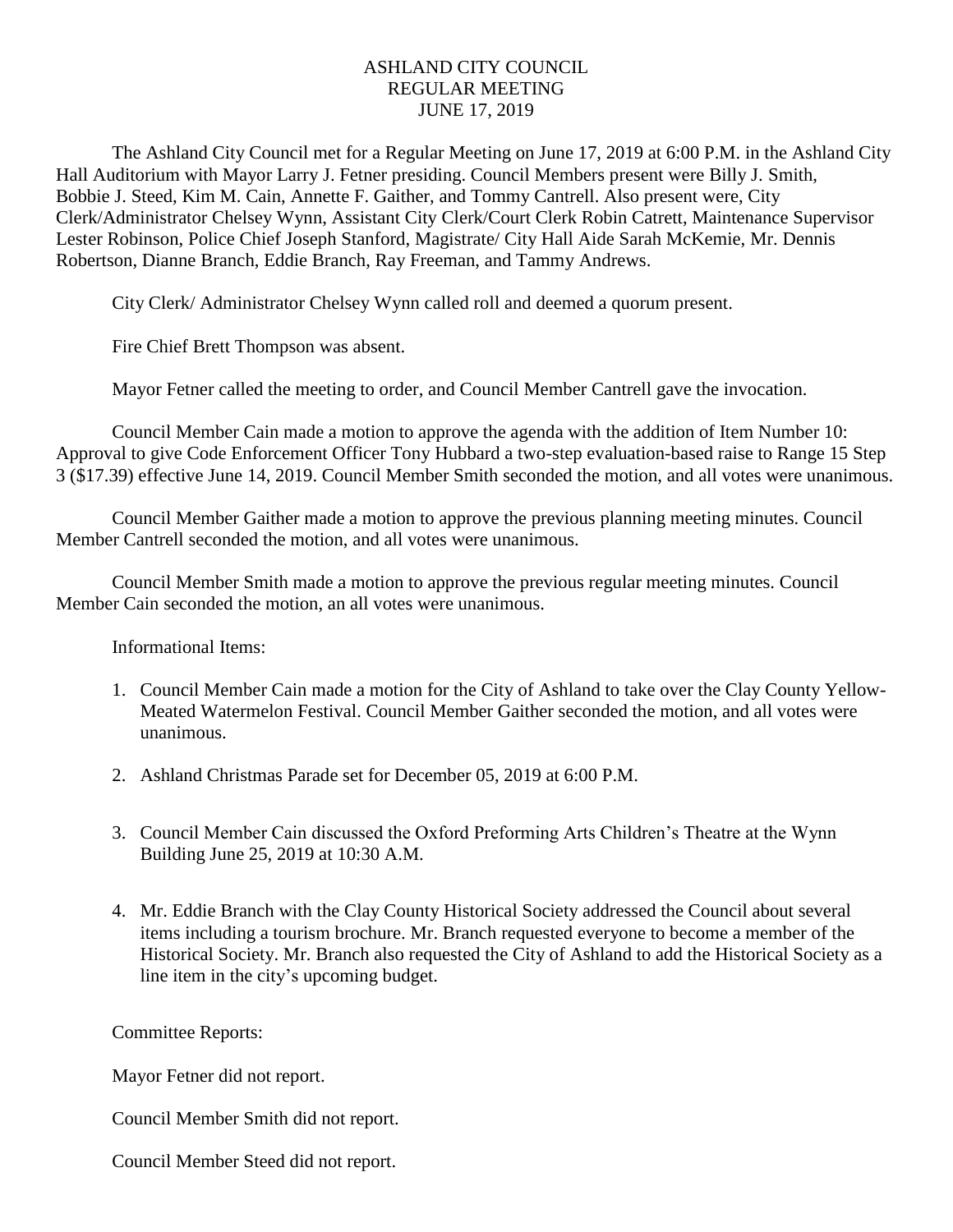Council Member Cain did not report.

Council Member Gaither did not report.

Council Member Cantrell advised the baseball tournament was a success and advised the city will need to look into repairing the septic system at Northside ballfield. Council Member Cantrell also advised youth sports is working on a plan for fields that would no longer require the city to contract with the Board of Education for use of fields.

Police Chief Stanford gave a report of Officer McGraw who is currently in the Police Academy. Chief Stanford also advised his staff worked with the US Marshalls service which led to a large drug bust. Chief Stanford applauded Investigator Harris and Officers who worked with the Marshalls service. Chief Stanford discussed agenda items to include hiring Donald Jordan as a part-time Officer. Chief Stanford advised if Officer Jordan is hired, he would be placed on the same shift as the recently graduated Officer and newly hired dispatcher to give some senior leadership on that shift. Chief Stanford also invited everyone to attend "Blue and You", an event that will be held at the Ashland City Park on Saturday, June 22, 2019 from 9 AM – 1 PM. Chief Stanford advised the Police Department will be interacting with the public at this event by playing sports and games with everyone who attends.

Maintenance Supervisor Robinson advised the city received \$1200.00 in free labor last week when SIFAT volunteered with the city. Supervisor Robinson stated with their help the Maintenance crew was able to remove four loads of limbs from the city park in preparation for the Watermelon Festival. Supervisor Robinson also advised the Driveway Doctor patched the walking trail in the park last week and will soon begin sealing the trail. Supervisor Robinson stated the Maintenance Department will begin a second round of right of way cutting soon and it should be completed by July 04, 2019. Supervisor Robinson also advised the canopy on the square has been repaired by Graves Fabricating after an automobile accident damaged it, but the city would be reimbursed by the owner's insurance for those repairs.

City Clerk/ Administrator Wynn advised she spoke with City Attorney John Kelley Johnson about the zoning ordinance. Mr. Johnson stated to her he had not had the opportunity to look it over.

New Business:

Council Member Cantrell made a motion to approve the bills received since the last regular meeting in the amount of \$20,038.93. Council Member Smith seconded the motion, and all votes were unanimous.

Council Member Gaither made a motion approving K9 Officer Adam Otwell to attend Taser Instructor Certification Course in Pell City, AL on July 15-16, 2019 at a cost of \$495.00 and reimburse travel expenses. Council Member Cain seconded the motion, and all votes were unanimous.

Council Member Cain made a motion approving to make Magistrate/ City Hall Aide Sarah McKemie a full-time employee effective July 01, 2019 at the current rate of pay. Council Member Smith seconded the motion, and all votes were unanimous.